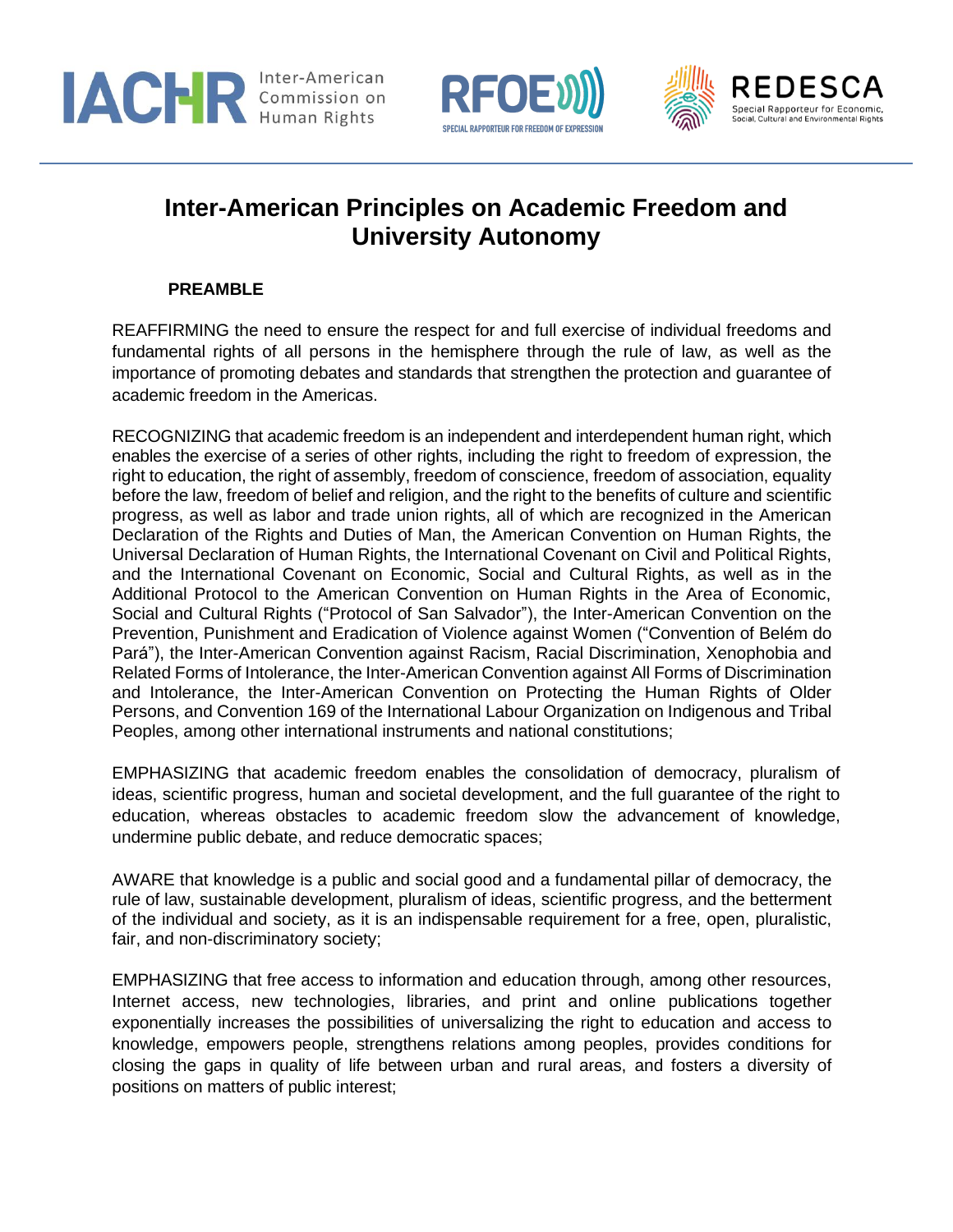





EMPHASIZING that students, faculty, academic staff, researchers, and other individuals as well as institutions of the academic community play an essential role as catalysts, generators of knowledge, and agents for discovery, self-reflection, progress, the promotion of democratic principles, ownership of human rights, respect for diversity, the fight against authoritarianism in the Americas, the education of individuals, and the response to and search for solutions to the challenges facing humanity, and are subject to particular vulnerability in authoritarian contexts, since they may face restrictions, risks, and violations of their human rights as a result of their research, thinking, and criticism, especially when they are involved in the discussion of matters of public interest, and therefore enjoy special protection;

RECALLING the scope given by the Committee on Economic, Social and Cultural Rights ("CESCR") to academic freedom and institutional autonomy in its 1999 General Comment No. 13 on the right to education (Article 13), based on the 1997 United Nations Educational, Scientific and Cultural Organization (UNESCO) Recommendation concerning the Status of Higher-Education Teaching Personnel, as a freedom with a personal dimension of protection of the individual and an institutional dimension embodied in university autonomy; as well as Article 14 of the United Nations Declaration on the Rights of Indigenous Peoples and the Rabat Plan of Action of the Office of the United Nations High Commissioner for Human Rights.

RECALLING that the right to education has the purpose of contributing to the full development of the human personality and the sense of one's dignity and strengthening respect for human rights, pluralism of ideas, and fundamental freedoms, and also works to mitigate the psychosocial impact of situations of emergency, conflict, or crisis; that the commercialization of academic activities can undermine these qualities and that States have the duty of progressive introduction of free education;

SIGNALING concern over reports in several countries in the hemisphere about repression of student groups and university unions, as well as harassment, assaults, attacks, budget cuts to academic institutions, and others kinds of retaliation against members of the academic community for arbitrary or discriminatory reasons;

VALUING the role of various declarations created by the international academic community for the conceptualization and consolidation of standards of protection and guarantee of academic freedom, of which the Declaration of Principles on Academic Freedom and Academic Tenure of the American Association of University Professors and the Association of American Colleges and Universities as well as the Lima Declaration on Academic Freedom and Autonomy of Institutions of Higher Education are of special relevance to the hemisphere;

TAKING INTO CONSIDERATION the Abidjan Principles on the obligations of States to provide public education and regulate private involvement in education, as well as the applicable standards of the report "Business and Human Rights: Inter-American Standards" from the Office of the Special Rapporteur on Economic, Social, Cultural and Environmental Rights (SRESCER) of the Inter-American Commission on Human Rights (IACHR);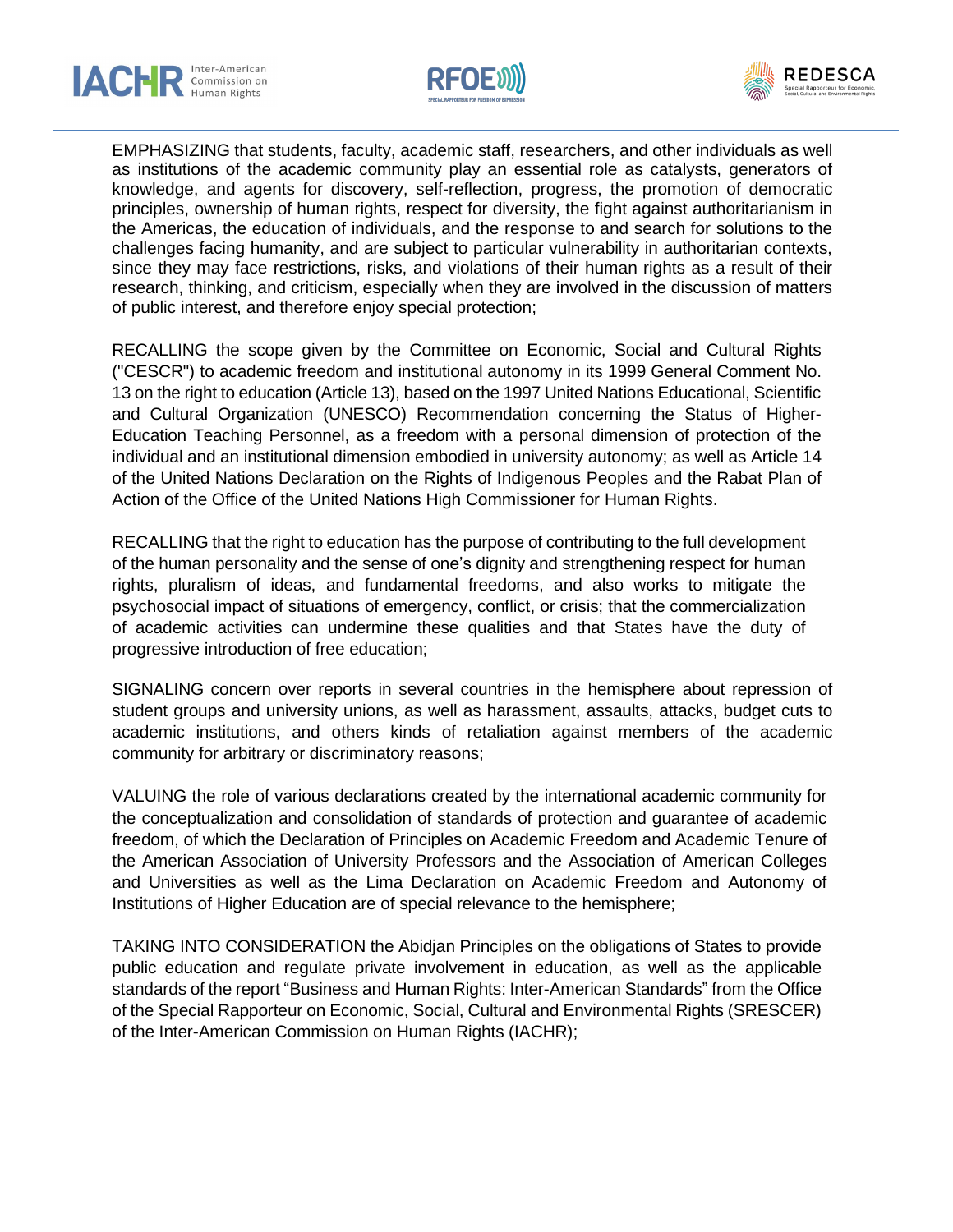





RECOGNIZING the need to effectively protect academic freedom in the Americas, the Inter-American Commission on Human Rights, in support of the Office of the Special Rapporteur on Economic, Social, Cultural and Environmental Rights (SRESCER) and the Office of the Special Rapporteur for Freedom of Expression (SRFOE), by virtue of the functions conferred on it by Article 106 of the Charter of the Organization of American States, in application of Article 41.b of the American Convention on Human Rights and Article 18.b of its Statute, adopts the following Declaration of Principles;

# **PRINCIPLES**

#### **Principle I**

#### **Scope of protection of academic freedom**

Academic freedom entails the right of every individual to seek, generate, and transmit knowledge, to form part of academic communities, and to conduct independent work to carry out scholarly activities of teaching, learning, training, investigation, discovery, transformation, debate, research, dissemination of information and ideas, and access to quality education freely and without fear of reprisals. In addition, academic freedom has a collective dimension, consisting of the right of society and its members to receive the information, knowledge, and opinions produced in the context of academic activity and to obtain access to the benefits and products of research and innovation.

Academic freedom is protected equally inside and outside educational institutions, as well as in any place where teaching and scientific research occur. The academic community is a space for deliberation about issues of concern to society. For this reason, academic freedom is protected in both formal and informal educational settings, and also encompasses the right to express oneself, to assemble, and to protest peacefully concerning issues being researched or discussed within the academic community in any space, including the media, as well as to demand better conditions in educational services and to participate in professional or representative academic organizations.

Academic freedom encompasses the dissemination and discussion of knowledge based on individual experience or field research, or of matters related to academic life in general. This right also encompasses the freedom of workers, employees, and students in academic institutions to express themselves with respect to said institutions and the educational system, among other things.

For indigenous peoples, the protection of academic freedom also includes the possibility for education within their communities or that responds to their particular needs, encompassing their history, knowledge, skills, value systems, and social, economic, and cultural aspirations, as well as the guarantee that they can receive educational opportunities in their own indigenous language or in the language most commonly spoken in the group to which they belong.

Academic freedom protects the diversity of methods, topics, and sources of research in accordance with the internal practices and rules of each discipline;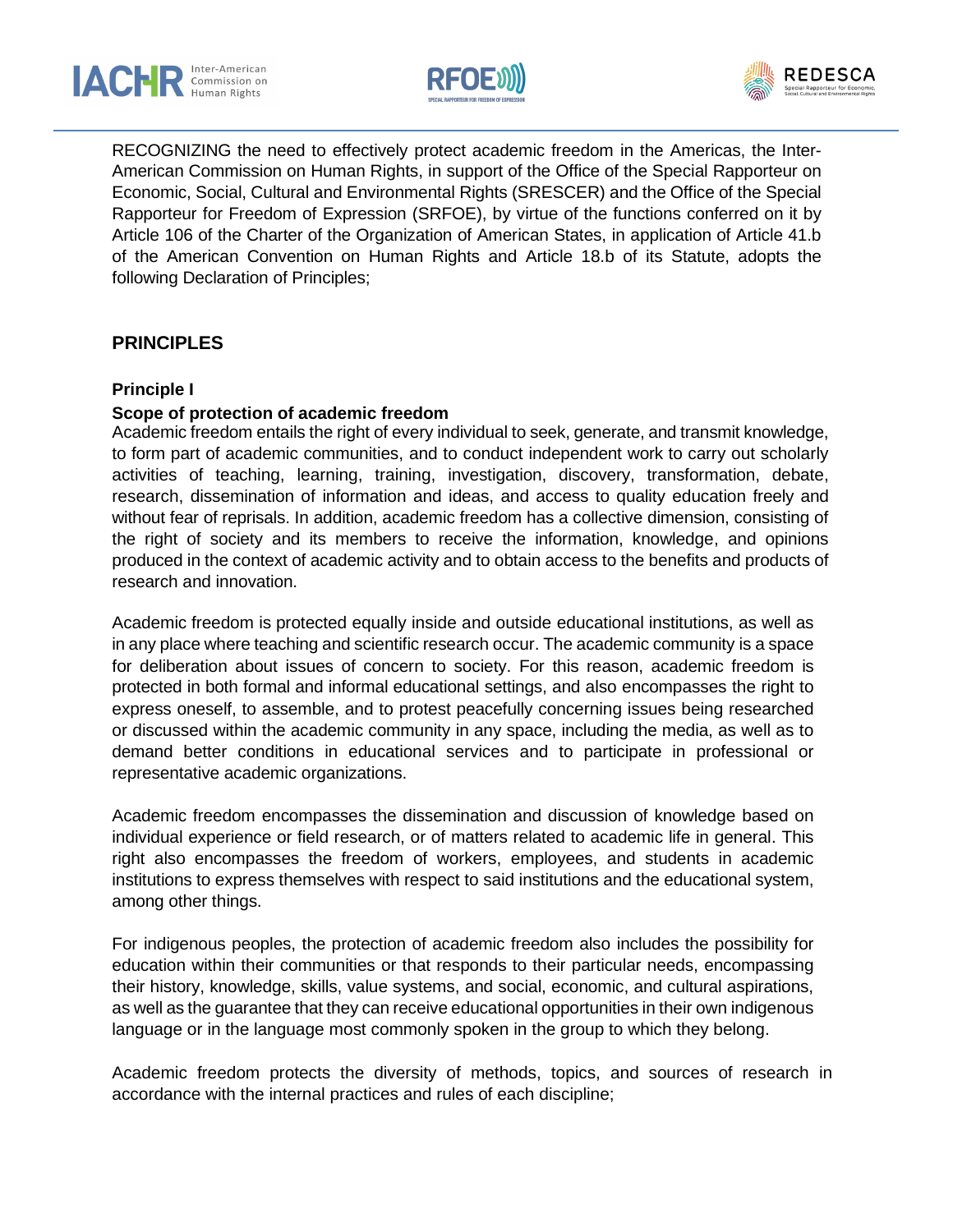





# **Principle II**

#### **Autonomy of academic institutions**

Autonomy is an essential prerequisite for academic freedom and works to guarantee that higher education institutions can fulfill their mission and objectives of production and dissemination of knowledge. As a pillar of democracy and expression of the self-governance of academic institutions, autonomy guarantees the exercise of teaching, research, and extension services, as well as financial, organizational, educational, scientific, and personnel-related decisionmaking. By virtue of this principle, state regulations concerning education should be directed toward guaranteeing the process of learning, teaching, researching, and disseminating knowledge in a manner that is pluralistic, participatory, and democratic, and should guarantee the self-governance of academic institutions, which includes, among other things, the free functioning of teaching staffs and student bodies.

The distribution of resources cannot become a tool for attacking academic institutions and groups, nor a threat to critical thinking. The public budget must observe the necessary proportionality so that all institutions of higher education can develop their activities with equal autonomy. Transparency is an indispensable requirement for States in the management of their budgets.

Autonomy also entails duties and responsibilities of higher education institutions in fulfilling the objectives of the right to education and in respecting the fundamental rights of the people who make up their academic community. By virtue of these duties and responsibilities, these institutions are obligated to provide transparency in their management, financing, and decisionmaking; to establish policies and procedures that guarantee job stability and decision-making based on equitable and reasonable requirements; and to guarantee due process in decisions that affect the rights of those who form part of their academic community. Likewise, they must guarantee and not interfere with the freedoms of conscience, expression, association, assembly, belief, and religion; the exercise of labor and union rights; the use and enjoyment of the material and immaterial aspects of authorship rights as well as other rights over appropriable and potentially valuable tangible or intangible goods; and other internationally recognized human rights.

In implementing the right to academic freedom without any form of discrimination, academic institution's evaluation policies should aim to reduce the limitations or obstacles faced by groups and individuals subject to special protection for having been historically excluded or who are at greater risk of experiencing discrimination, adopting affirmative measures to facilitate their full participation;

#### **Principle III**

#### **Non-discrimination**

Academic freedom must be promoted, protected, and guaranteed equally and without discrimination on any ground, including political or other opinions, ethnic-racial origin, nationality, age, gender, sexual orientation, gender identity and expression, language, religion, cultural identity, social origin, socioeconomic status, educational level, situation of human mobility, disability, genetic characteristics, mental or physical health condition, including those of infectious or contagious disease, mental impairment, and any other.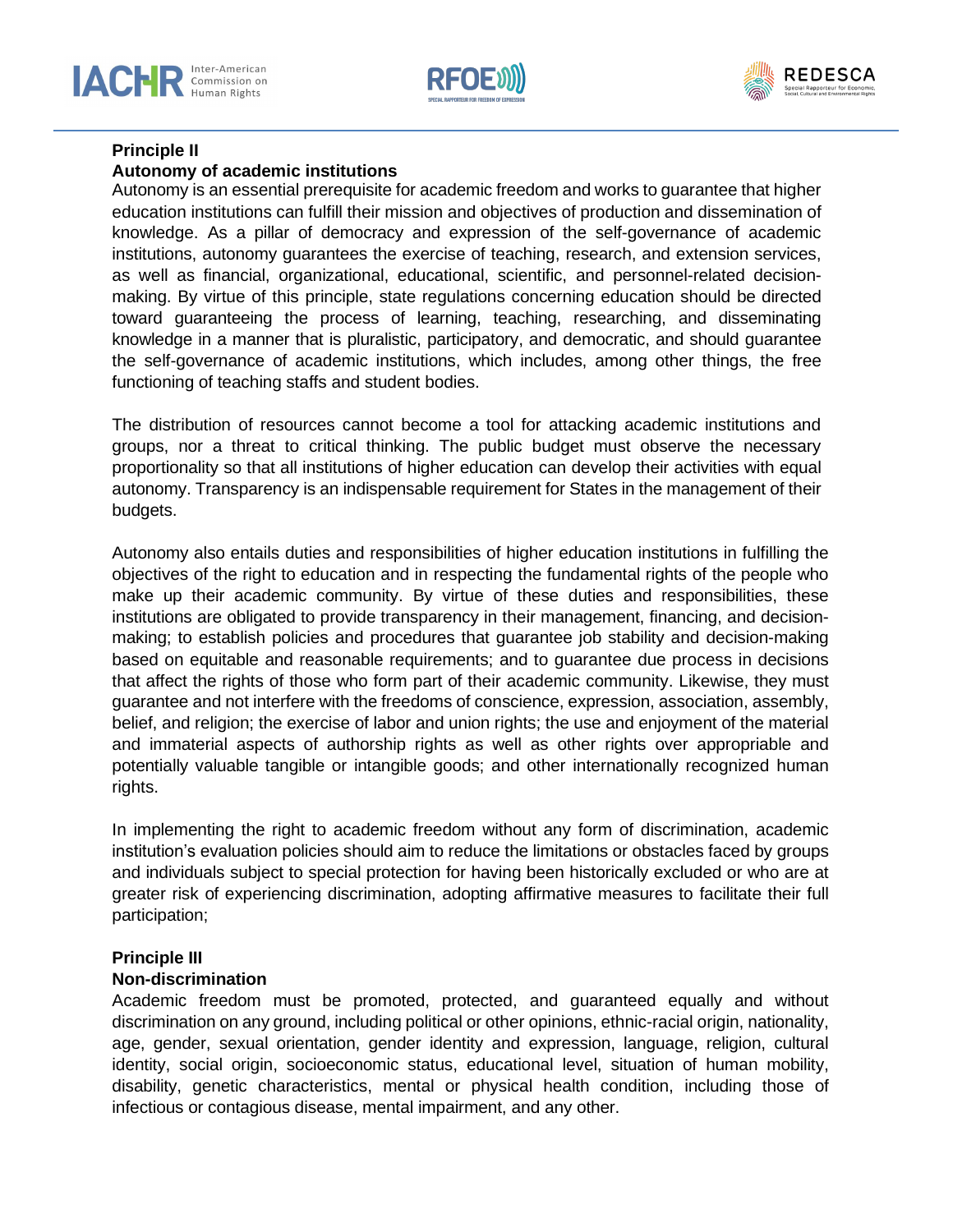





These categories are considered suspect under international and inter-American human rights law and, therefore, any distinction or differential treatment based on them must be subject to a strict test of proportionality. This implies that the adoption of any of these measures must pursue aims that are not only legitimate under the American Convention on Human Rights, but also compelling. It also requires that the means chosen be adequate, effective, and necessary, meaning that the measure cannot be replaced by a less harmful alternative. In addition, the benefits of adopting the measure must clearly outweigh the restrictions it imposes on the conventional principles affected by it. In such measures, no discriminatory rule, act or practice based on such criteria suspected of discrimination, whether by state authorities or by private individuals, may in any way diminish or restrict the rights of a person in the exercise of his or her academic freedom.

States have a duty to harmonize their obligation not to discriminate with respect for religious freedom in the context of educational institutions of a religious nature. The application of this principle of non-discrimination cannot be interpreted in such a way as to prevent the existence of these religious associations. However, respect for religious freedom does not authorize the use of religious dogma as a basis for violations of the principle of non-discrimination or for contravening human rights obligations. In any case, States should adopt regulatory frameworks that establish measures such as certifications of suitability of teachers to teach in educational institutions of a religious nature, provided that they adhere to this strict test and that they do not have disproportionate effects on the individuals affected by decisions applying these measures.

States are obligated to eliminate conditions of structural discrimination in the academic sphere and must therefore establish, among other things, measures that allow and encourage equitable access to this sphere, especially through the adoption of measures that promote the full participation of groups or persons who have been historically excluded or who are at greater risk of experiencing discrimination. In addition, States are obligated to establish affirmative measures that guarantee equitable professional development without discrimination, especially through the reduction of gaps in income, opportunities, and scholarships, such as measures of job stability and access for such individuals or groups. In particular, measures should be adopted to eradicate obstacles faced by women in academia in comparison with those of their male colleagues due to prejudices, customs, or practices based on gender stereotypes, race, or other discriminatory grounds.

#### **Principle IV**

#### **Protection against State interference**

Any state interference in academic curricula or programs must comply with the requirements of legality and legitimate aim within the framework of the American Convention on Human Rights, as well as adequacy, necessity, and proportionality under the precepts of a democratic society. Legitimate aims for interference may include, among other things, the eradication of discrimination against certain groups or individuals, or the prevention, punishment, and eradication of violence against women. Nevertheless, in accordance with inter-American jurisprudence, the legitimacy of an aim does not necessarily imply its legality, adequacy, necessity, or proportionality. Disproportionate state interference in academic curricula or programs through, among other things, the imposition of guidelines contrary to the purposes of education as a right, severely affect academic freedom.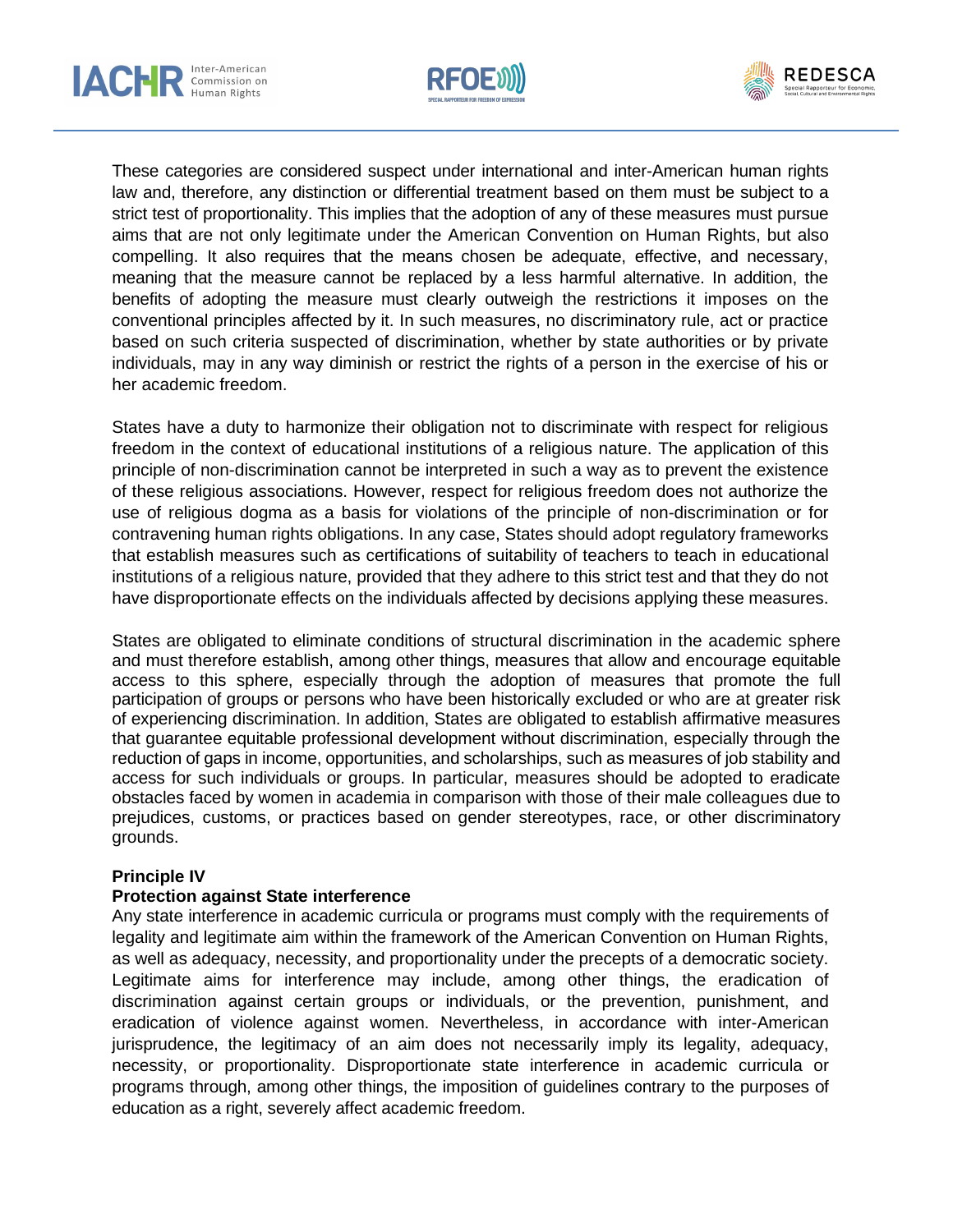





State interference negatively affects academic freedom through the imposition of indirect pressures on curricular content through professional accreditation requirements or state exams, or on activities associated with academic activity, such as attendance and participation in spaces such as academic conferences, research, and meetings. The same occurs with high-ranking officials' negative discourse against such institutions, the academic community, or its members; the adoption of or failure to repeal rules that discriminate against individuals or groups contrary to the provisions of Principle III; the failure to progressively introduce free education; the establishment of discriminatory barriers to admission, attendance, and graduation; and the implementation of budgetary measures or measures that affect the budget of academic institutions in order to punish, reward, or privilege them. In the same sense, the closure or nonrenewal of the accreditations of institutions, libraries, laboratories, or other spaces in which academic activity is carried out as retaliation for disagreeing with the ideological vision of the government;

#### **Principle V**

#### **Protection against acts of violence**

Killing, kidnapping, intimidation, assault, harassment, threats, gender-based violence, and other attacks against individuals because of their participation in the academic community or the exercise of its activities, as well as physical attacks against institutions, libraries, or laboratories, violate the fundamental rights of individuals, restrict academic freedom, and prompt selfcensorship in society. It is the duty of States to prevent and investigate these acts, punish the perpetrators, and ensure adequate reparation to the victims. In complying with this duty of prevention and investigation, States must apply an approach that recognizes and responds to the differentiated and intersectional impacts and forms of physical and psychological violence in accordance with inter-American standards on the subject;

#### **Principle VI**

#### **Inviolability of academic space**

The intervention of State security forces in academic institutions violates their autonomy and has a chilling effect on the academic community. Although such interventions may occur in exceptional cases and by virtue of States' duties to preserve security, stability, and democratic governance, they must take place within the limits and in accordance with the procedures that enable the preservation of both public security and human rights. Therefore, States may not invoke the existence of exceptional situations as a means of suppressing or denying, denaturalizing, or depriving of real content academic freedom, university autonomy, or, in general, the rights guaranteed by the American Convention on Human Rights, or as a justification for practicing or tolerating acts contrary to peremptory norms of international law. The implementation of national security legislation, anti-terrorism regulations, and, in general, any action by security forces on campuses must comply with the standards of proportionality, reasonableness, legality, and necessity;

#### **Principle VII**

#### **Restrictions and limitations on academic freedom**

States are obligated to create a favorable environment for participation in higher education institutions, as well as for research, discussion, and dissemination of academic knowledge. This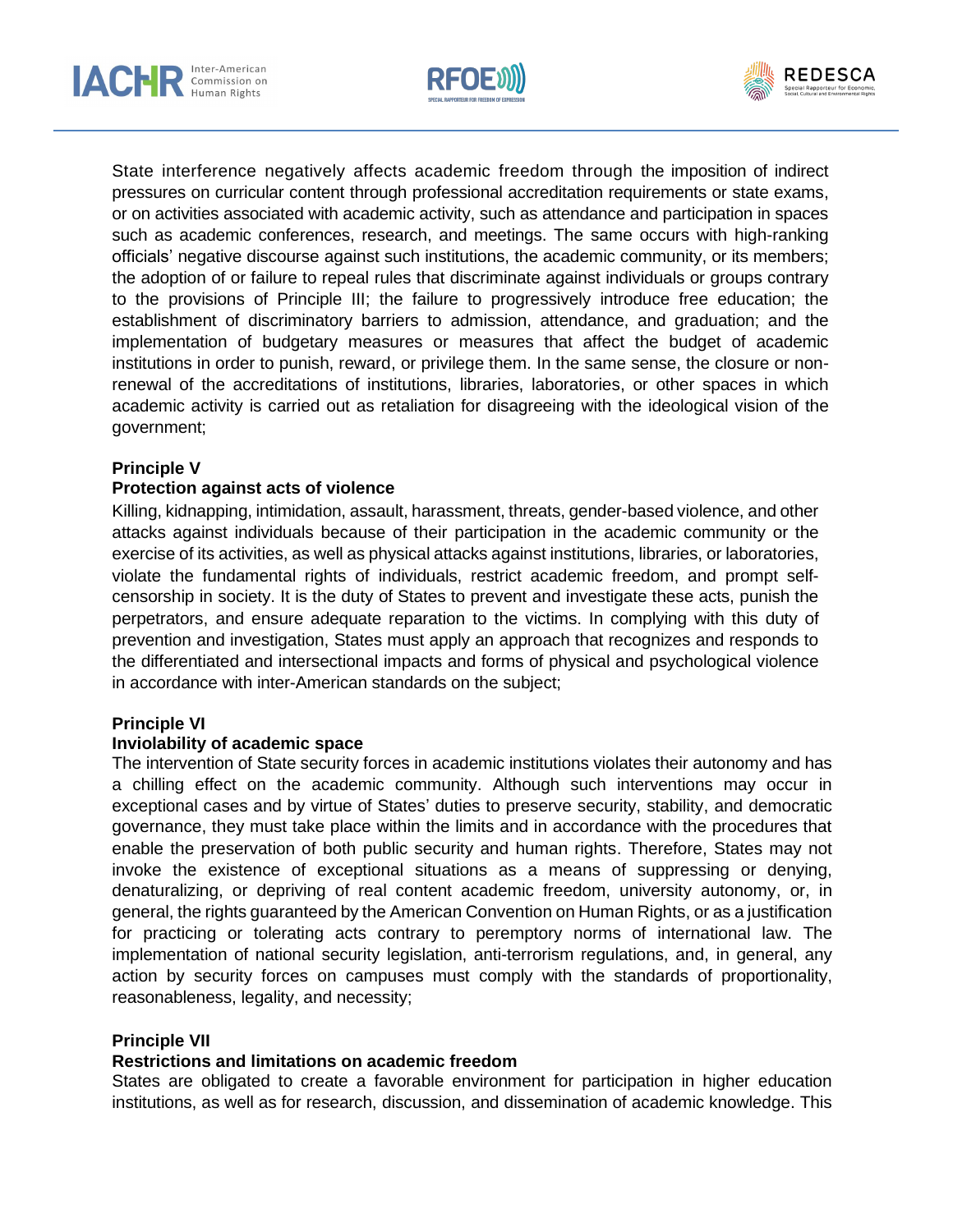





provision should not limit the spaces for cooperation between the public sector and academia in the development of research and other projects for public purposes.

Academic freedom expressly excludes any propaganda for war or advocacy of hatred against any individual or group of individuals on any grounds, including nationality, ethnicity, race, religion, sex, gender, gender identity, and sexual orientation, that constitute incitement to violence or any other unlawful action. For speech to qualify as propaganda for war or advocacy of hatred requires strict compliance with the threshold test contained in the United Nations Rabat Plan of Action.

Any interference with academic freedom must meet the requirements of legality, legitimate aim, suitability, necessity and proportionality in accordance with the American Convention on Human Rights in a democratic society, which safeguard against arbitrariness on the part of authorities both inside and outside academic institutions, as established by inter-American standards.

Professional accreditation, state examinations, and other forms of licensing play a crucial role in ensuring the quality of higher education institutions. However, these procedures may not be used to impede or retaliate against legitimate academic content. Excessive legal or regulatory requirements for the operation, supervision, sanctioning, or evaluation of the quality of academic institutions designed to retaliate against or otherwise limit academic conduct in a manner inconsistent with Principle III constitute a violation of academic freedom.

Illegitimate restrictions on academic freedom may be generated by acts or omissions of state agents or private groups or individuals, including actors within the academic institutions themselves;

#### **Principle VIII**

#### **Prohibition of censorship and exceptionality of the exercise of States' punitive power**

The imposition of state restrictions on research, discussion, or publication concerning certain topics, as well as the imposition of restrictions on access to publications, libraries, or physical or online databases, constitutes prior censorship, expressly prohibited by Article 13.2 of the American Convention on Human Rights and contrary to the right to education contained in Article 13 of the Protocol of San Salvador.

It is contrary to academic freedom and the rights with which it is interdependent for there to be any state measure aimed at imposing discretionary limitations or fostering taboos with respect to any field of knowledge, individuals, ideas, or any element recognized within the scope of protection described in Principle III.

The application of administrative or disciplinary processes against institutions or individuals who are exercising their academic freedom, as well as the imposition of subsequent employment or civil sanctions, must occur under the application of the minimum rules of transparency, due process, judicial guarantees, and non-discrimination, and must be based on criteria that comply with the requirements of legality, legitimate aim within the framework of the American Convention on Human Rights, adequacy, necessity, and proportionality under the precepts of a democratic society. In this sense, the imposition of restrictions in response to criticism by members of the academic community of institutions of higher education or the educational system,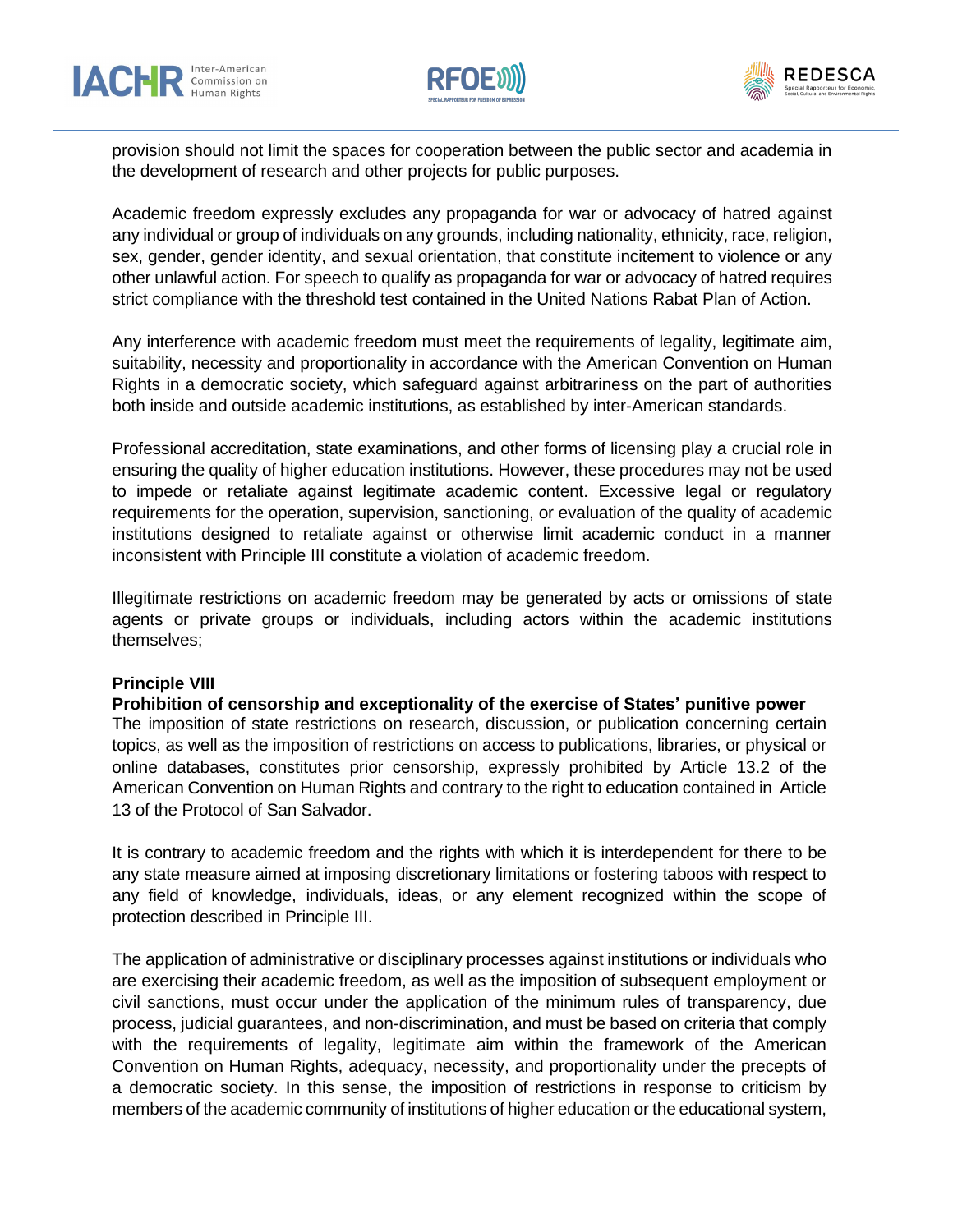





as well as on personal decisions to adopt positions that diverge from the official positions of the institutions of higher education of which they are part, that do not meet those criteria, are contrary to academic freedom.

The use of criminal law to punish individuals who are exercising their academic freedom is incompatible with the protections that the inter-American system provides for this right. Any state interference to punish the alleged commission of a crime by a person who is legitimately exercising their academic freedom must be analyzed with special caution, considering the extreme seriousness of the conduct of the alleged perpetrator, the malice with which they acted, the characteristics of the harm unjustly caused, and other elements that demonstrate the absolute necessity of exercising, in a truly exceptional manner, the punitive power of the State.

States should presume the good faith of the opinions and information disseminated by members of the academic community based on participation in research processes under the application of any of the scientific methods accepted by the academic community;

#### **Principle IX**

#### **Protection against and prevention of private parties' acts or omissions**

The duty of States to guarantee also includes the imposition of measures to prevent, investigate, and punish violations of academic freedom by private parties and to respond to differentiated risks based on the suspect criteria of discrimination set out in Principle III, including, among other things, the adoption of protocols of assistance, investigation, and punishment in cases of sexual violence and assault, as well as violence against women or violence based on sexual orientation or gender identity and other forms of oppression or discrimination, and the creation or promotion of mechanisms for external and independent review of academic institution's punitive or meritocratic decisions. In any case, the design and application of these protocols should have a focus on non-revictimization and work to counteract sociocultural patterns based on assumptions of inferiority or superiority of any gender or stereotyped roles for men and women that legitimize violence against women;

#### **Principle X**

#### **Human rights education**

In accordance with international obligations regarding the right to human rights education and the elimination of all forms of discrimination, States must adopt measures, including national plans, to ensure that all individuals are educated in human rights in accordance with the American Convention on Human Rights and other applicable international instruments, throughout their lives and that public and private educational institutions develop curricula and programs to guarantee interdisciplinary human rights education at all educational levels and with a gender equality and intersectionality perspective, as well as to guarantee comprehensive sexual education.

Freedom of expression and academic freedom should be protected with respect to the content of these subjects, without persecuting those who teach them, or establishing discriminatory restrictions on individuals in vulnerable conditions. In addition, States have a duty to promote and implement the design and application of comprehensive educational programs that promote a culture of human rights, counteracting all prejudices and practices that entrench, promote or instigate discrimination against individuals and groups in situations of special vulnerability or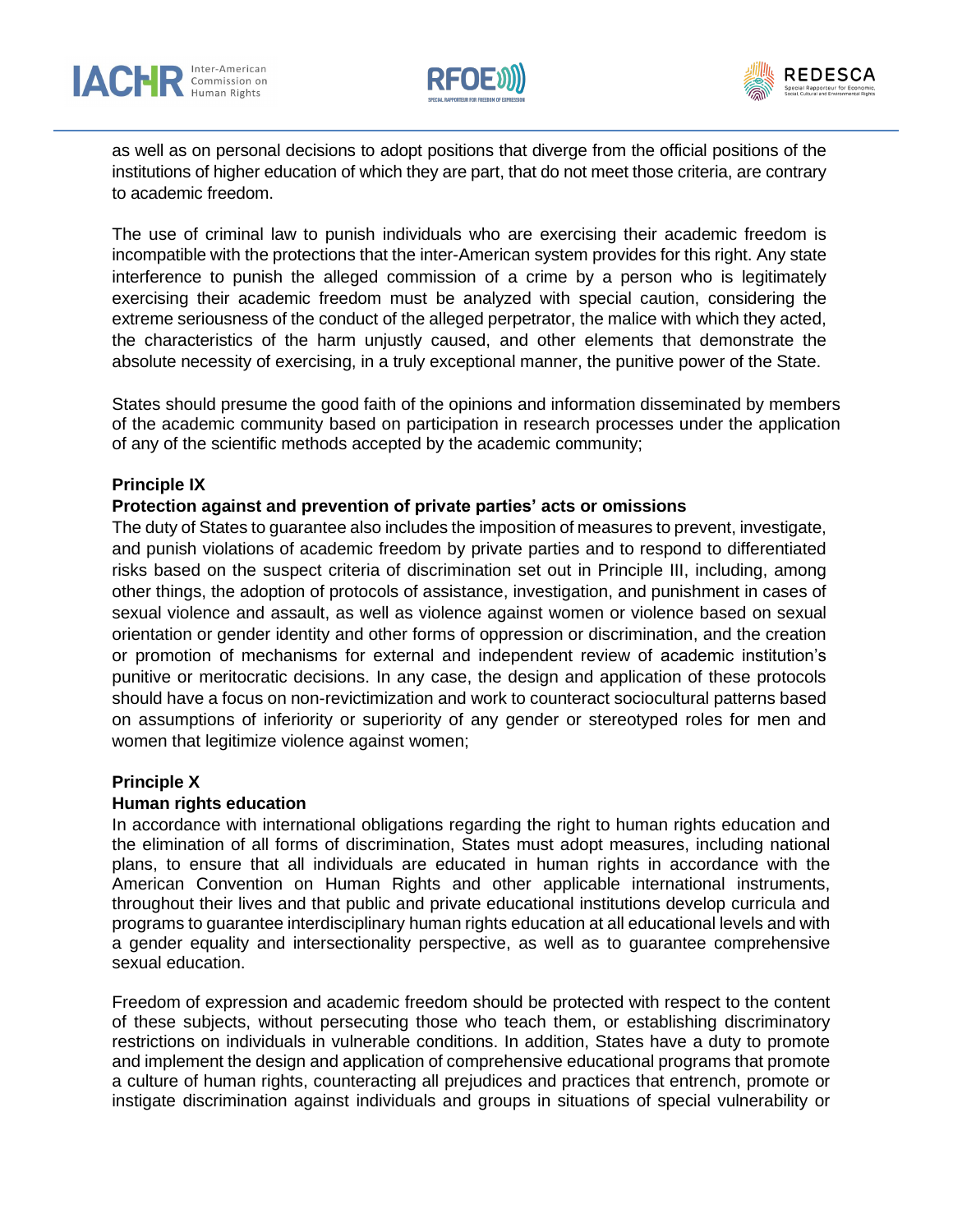





historical discrimination. States should ensure that all their civil servants receive human rights training in a systematic and continuous manner.

# **Principle XI**

#### **Access to information**

When members of the academic community or any other individual seek access to statistics, databases, and other information held by the State, they do so in exercise of their fundamental right to access public information in conjunction with the right to academic freedom and all related human rights. States are obligated to guarantee the exercise of this right through prompt and appropriate response to requests for information, proactive disclosure, and public, free, and timely access to statistics, databases, and other sources relevant to the development of academic activity. This principle only admits exceptional limitations that must be previously established by law as well as necessary and proportional to accomplish legitimate aims within the framework of the provisions of the American Convention on Human Rights;

#### **Principle XII**

#### **Internet and other technologies**

Everyone has the right to carry out their academic activities by any means and in any form. Given the essential role played by the Internet and other technologies in access, dissemination, and enjoyment of the right to education and knowledge in the communication of ideas and opinions through spaces such as classrooms, institutions, libraries, virtual databases, and remote or online education, among other things, States must establish measures that work toward guaranteeing universal Internet access, the elimination of the digital divide, and the use of such technologies by the academic community. Correspondingly, respect for academic freedom implies, among other things, that States should refrain from exercising censorship or establishing arbitrary limitations on the Internet or unduly interfering in the development of academic activities in virtual spaces.

Platforms that serve as intermediaries for accessing content derived from the application of scientific methods accepted by the academic community can contribute to guaranteeing the right to academic freedom through: transparency in the criteria for organizing search results hierarchically; deliberation about the scope of the personalization of results when there is solid scientific evidence on the subject of the search; promoting diversity along lines of geography, race, gender, and sexual orientation among the individuals in charge of programming; and strengthening dialogue with the academic community to take advantage of the potential of the Internet to disseminate knowledge;

#### **Principle XIII**

#### **Cross-cutting application in public and private institutions**

These principles should be applied equally with regard to both public and private educational institutions, taking into consideration the duty of States to respect and guarantee the right to academic freedom and university autonomy by adopting effective measures, including regulatory, supervisory, and accountability measures, to ensure the right to education and other rights when private actors are involved, including their extraterritorial application;